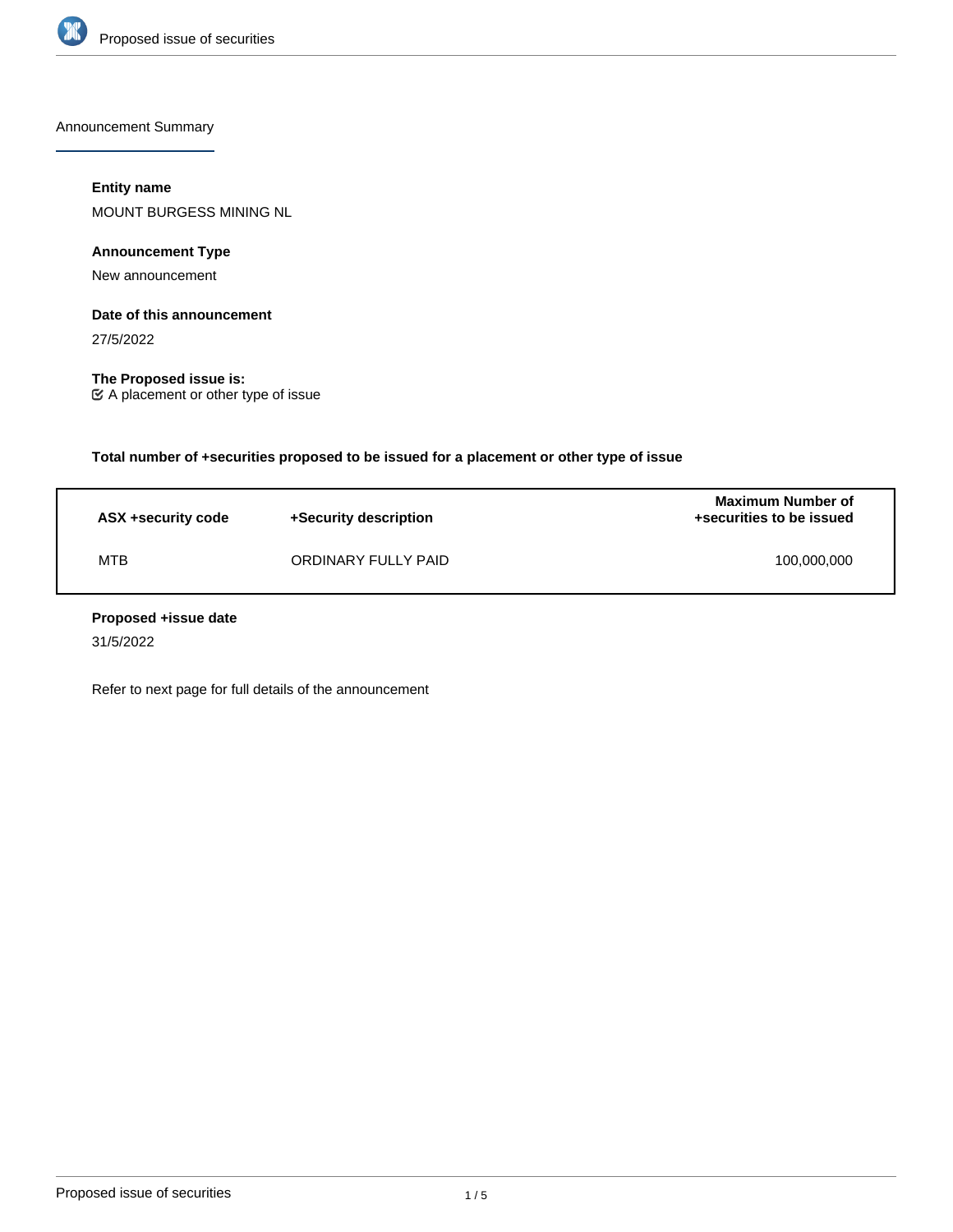

#### Part 1 - Entity and announcement details

## **1.1 Name of +Entity**

MOUNT BURGESS MINING NL

We (the entity named above) give ASX the following information about a proposed issue of +securities and, if ASX agrees to +quote any of the +securities (including any rights) on a +deferred settlement basis, we agree to the matters set out in Appendix 3B of the ASX Listing Rules.

If the +securities are being offered under a +disclosure document or +PDS and are intended to be quoted on ASX, we also apply for quotation of all of the +securities that may be issued under the +disclosure document or +PDS on the terms set out in Appendix 2A of the ASX Listing Rules (on the understanding that once the final number of +securities issued under the +disclosure document or +PDS is known, in accordance with Listing Rule 3.10.3C, we will complete and lodge with ASX an Appendix 2A online form notifying ASX of their issue and applying for their quotation).

**1.2 Registered Number Type**

**Registration Number**

ABN

31009067476

**1.3 ASX issuer code**

MTB

# **1.4 The announcement is**

New announcement

## **1.5 Date of this announcement**

27/5/2022

**1.6 The Proposed issue is:**

 $\mathfrak{C}$  A placement or other type of issue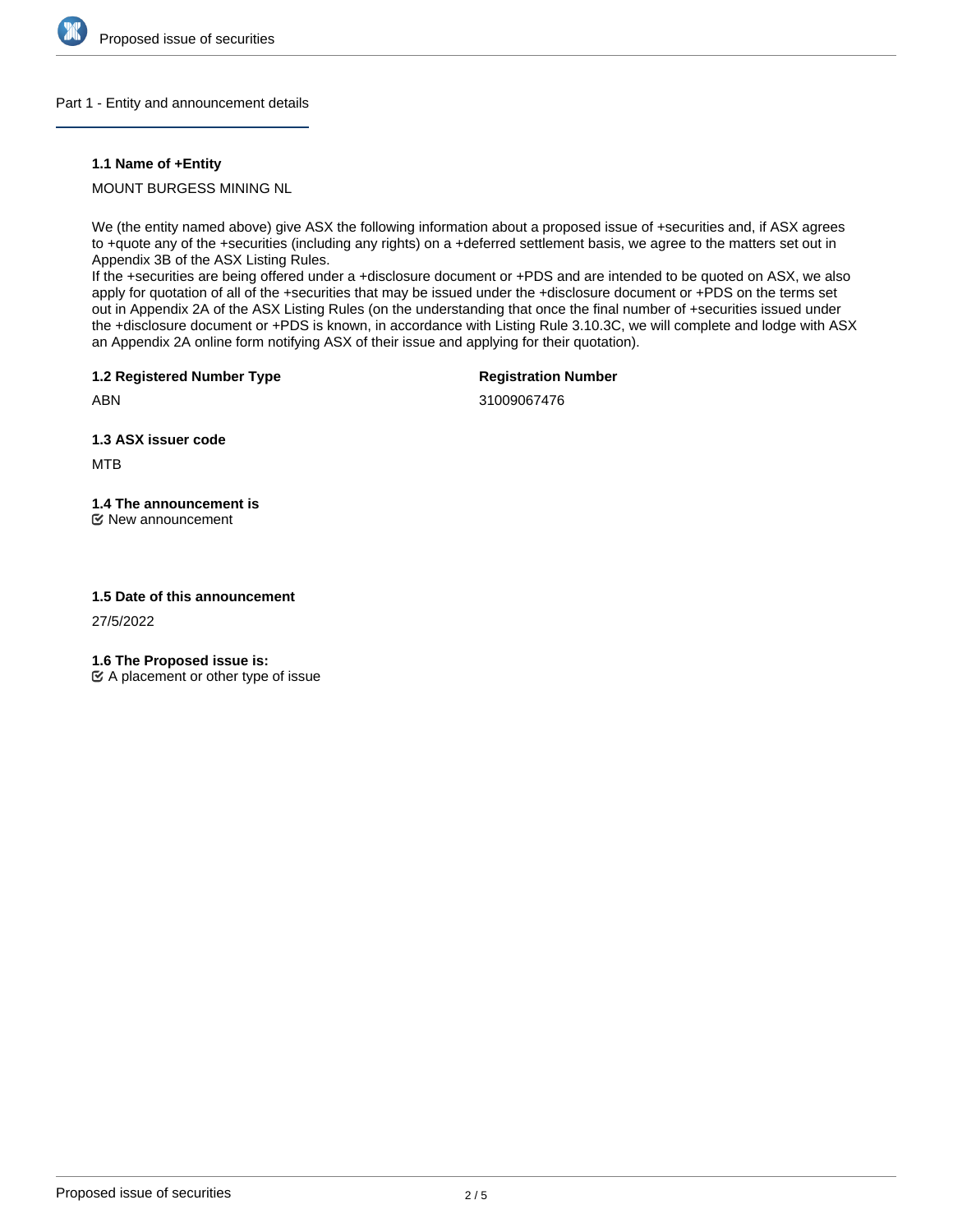

Part 7 - Details of proposed placement or other issue

Part 7A - Conditions

**7A.1 Do any external approvals need to be obtained or other conditions satisfied before the placement or other type of issue can proceed on an unconditional basis?** No

Part 7B - Issue details

**Is the proposed security a 'New class' (+securities in a class that is not yet quoted or recorded by ASX) or an 'Existing class' (additional securities in a class that is already quoted or recorded by ASX)?** Existing class

**Will the proposed issue of this +security include an offer of attaching +securities?** No

Details of +securities proposed to be issued

#### **ASX +security code and description**

MTB : ORDINARY FULLY PAID

#### **Number of +securities proposed to be issued**

100,000,000

**Offer price details**

**Are the +securities proposed to be issued being issued for a cash consideration?** Yes

**In what currency is the cash consideration being paid?**

**What is the issue price per +security?** AUD 0.00500

AUD - Australian Dollar

**Will these +securities rank equally in all respects from their issue date with the existing issued +securities in that class?** Yes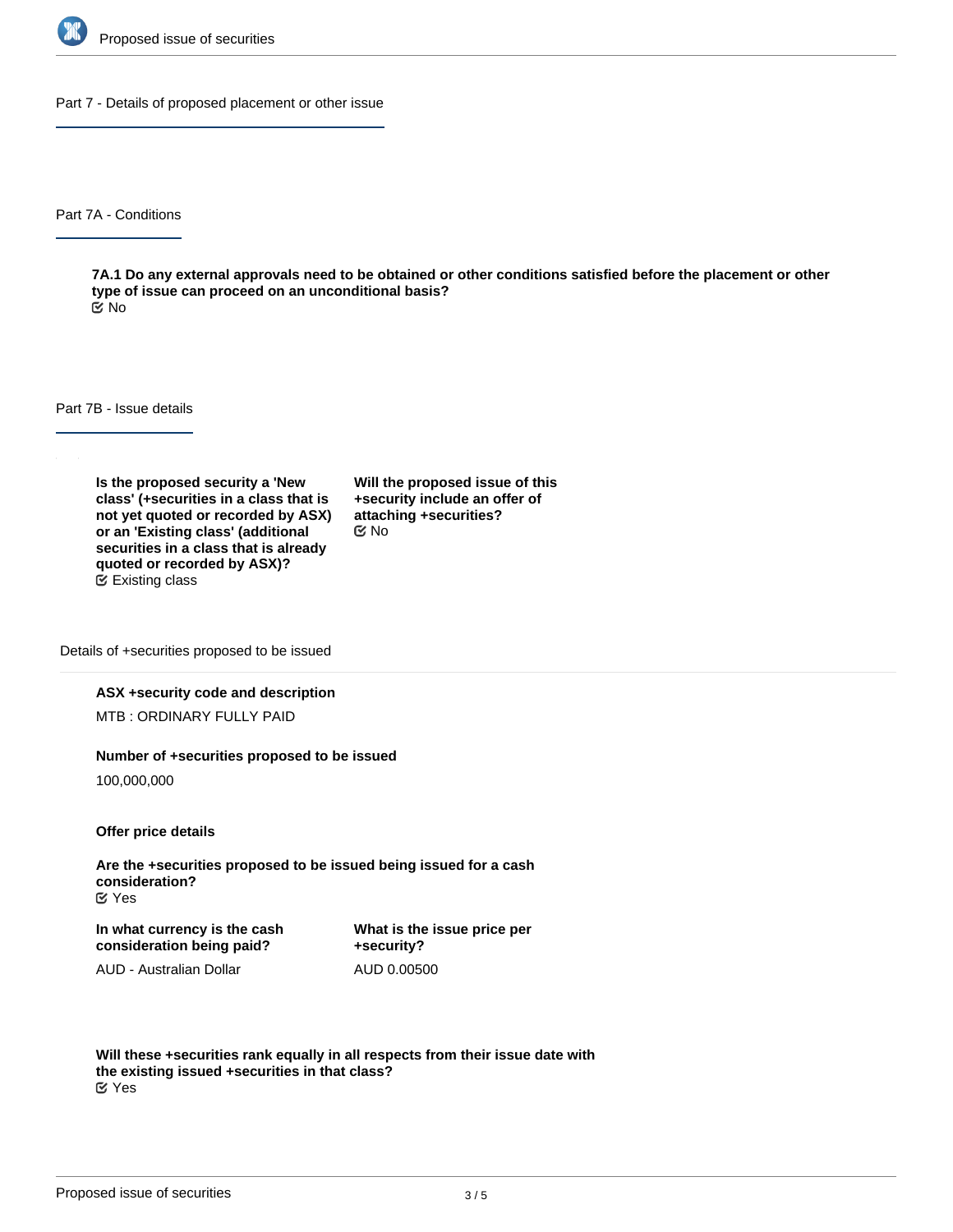

Part 7C - Timetable

**7C.1 Proposed +issue date**

31/5/2022

Part 7D - Listing Rule requirements

**7D.1 Has the entity obtained, or is it obtaining, +security holder approval for the entire issue under listing rule 7.1?** No

**7D.1b Are any of the +securities proposed to be issued without +security holder approval using the entity's 15% placement capacity under listing rule 7.1?** Yes

**7D.1b ( i ) How many +securities are proposed to be issued without security holder approval using the entity's 15% placement capacity under listing rule 7.1?**

24,082,889

**7D.1c Are any of the +securities proposed to be issued without +security holder approval using the entity's additional 10% placement capacity under listing rule 7.1A (if applicable)?** Yes

**7D.1c ( i ) How many +securities are proposed to be issued without +security holder approval using the entity's additional 10% placement capacity under listing rule 7.1A?**

75,917,111

**7D.1c ( ii ) Please explain why the entity has chosen to do a placement rather than a +pro rata issue or an offer under a +security purchase plan in which existing ordinary +security holders would have been eligible to participate**

Under current market conditions as well as time factor required for a pro-rata issue the Company has chosen for expediency to conduct a placement.

**7D.2 Is a party referred to in listing rule 10.11 participating in the proposed issue?** No

**7D.3 Will any of the +securities to be issued be +restricted securities for the purposes of the listing rules?** No

**7D.4 Will any of the +securities to be issued be subject to +voluntary escrow?** No

Part 7E - Fees and expenses

**7E.1 Will there be a lead manager or broker to the proposed issue?** Yes